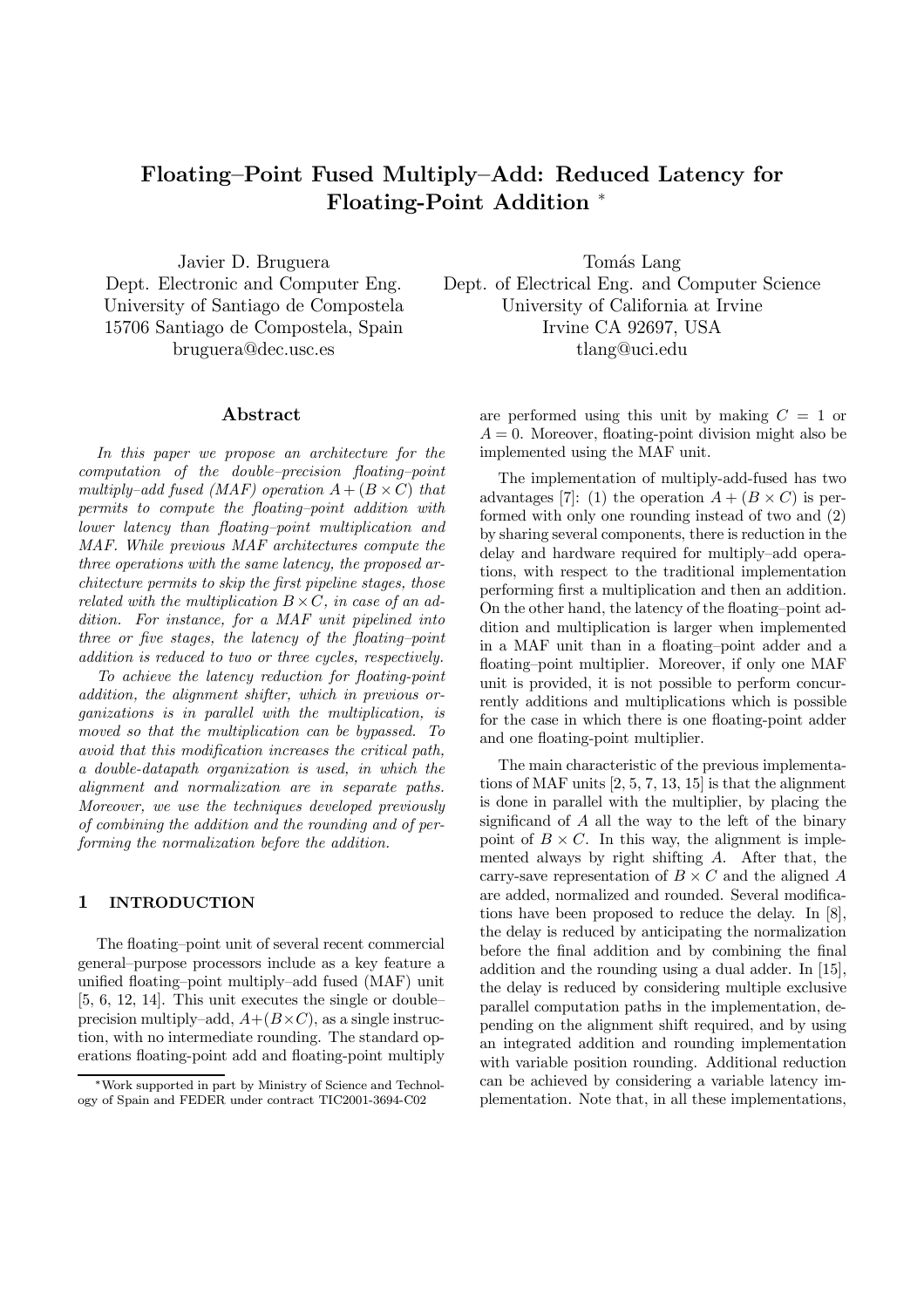the latencies of all the three operations, floating—point addition, multiplication and MAF, are the same.

In this paper we propose a MAF architecture that reduces the latency of the floating-point addition with respect to that of the floating—point multiplication and floating—point MAF. The key point to reduce the latency of the addition is not to perform the alignment in parallel with the multiplier, but later; in this way, the multiplication step is bypassed in addition.

Since the alignment is delayed, to avoid having two shifters in the critical path, the alignment and normalization shifters, the architecture uses a double datapath organization with combined addition and rounding. This organization, which defines two parallel paths in the unit according to the effective operation being performed and the exponent difference, has been previously employed in floating—point adders [11], to take advantage of the fact that the full—length alignment shift and the full—length normalization shift are mutually exclusive, and only one of such shifts needs ever appear on the critical path. Moreover, combining the addition and rounding, using a dual adder that computes simultaneously the sum and the sum plus 1, permits to reduce the latency, by eliminating the addition due to the rounding. In floating—point addition this has been achieved by interchanging the order of normalization and rounding, in such a way that the result of the addition is first rounded and then it is normalized.

However, in the MAF unit the interchange of the rounding and the normalization, and consequently the utilization of the combined addition and rounding, is not straightforward, since the rounding position is not known before the normalization. Therefore, we perform the normalization before the addition<sup>1</sup>. This has been used previously in [8], and requires a careful design of the LZA and the normalization shifter to avoid additional delays. In the MAF unit we propose this approach is implemented in both datapaths.

In summary, the proposed MAF architecture uses some techniques previously used in floating—point adders and floating—point MAF units; but there are important differences with respect to both units. In floating-point addition and in the multiple path MAF, the normalization is not performed before the addition. Moreover, in all the previous MAF implementations, the alignment of  $A$  is done in parallel with the multiplier; whereas in the proposed MAF, it is done after it. On the other hand, one of the two paths of the double datapath MAF, the path we call CLOSE datapath, is quite similar to the single datapath MAF, with some significant differences: the 2—bit alignment shifter and the calculation of the alignment shift amount. The other path, which we call FAR datapath, has been completely designed for this organization. The main differences with respect to the FAR datapath of a floatingpoint adder are that there are two alignment shifters to align the carry—save representation of the product, the normalization is performed before the addition, and the calculation of the alignment and normalization shift amounts is overlapped with the shifts themselves. Moreover, some modules in the architecture have been redesigned to be tailored to the requirements of the proposed MAF organization.

In the resulting architecture,  $A$  is used later than  $B$ and C, which permits to bypass the first stages of the MAF unit when evaluating a floating—point addition and to reduce its latency. Moreover, it maintains the same performance as previous implementations when executing multiplications or MAF operations. For instance, for a MAF unit pipelined into three stages [7, 12], the latency for the floating—point addition is reduced from 3 to 2 cycles. If the MAF unit is pipelined into a larger number of stages, say five stages [5, 14], the latency is reduced from 5 to 3 cycles. Note that, the reduced latency for the addition will affect the scheduling of the operations in the floating-point unit, since an addition can collide in the pipeline with a MAF operation or multiplication issued earlier. This restriction has to be taken into account in the instructions issue policy to avoid a degradation of the performance.

## 2 FLOATING—POINT MAF

Before describing the MAF we propose, we outline the main features of the MAF architecture previously proposed in [8], which we use as a starting point to explain the modifications introduced to reduce the latency of the floating—point addition. To be more specific in the descriptions, we consider the IEEE doubleprecision format, but we do not discuss neither special nor denormalized numbers. The necessary steps in the traditional implementation of the MAF unit [7], used in some recent floating—point units of general—purpose processors  $[5, 6, 12]$ , are:

1. Multiplication of B and C, to produce a carrysave product, in parallel with inversion and alignment of A. The alignment is implemented as a right shift by placing A to the left of the MSB of  $B \times C$ . The shift amount is 56 – d, being  $d = exp(A) - (exp(B) + exp(C)).$ 

 $1\text{In }[15]$ , a unit is used that determines the position of rounding and performs a combined addition with rounding in a variable position; however, this special implementation is not described and no reference is provided. Consequently, we are not able to estimate the impact of this unit on the overall delay.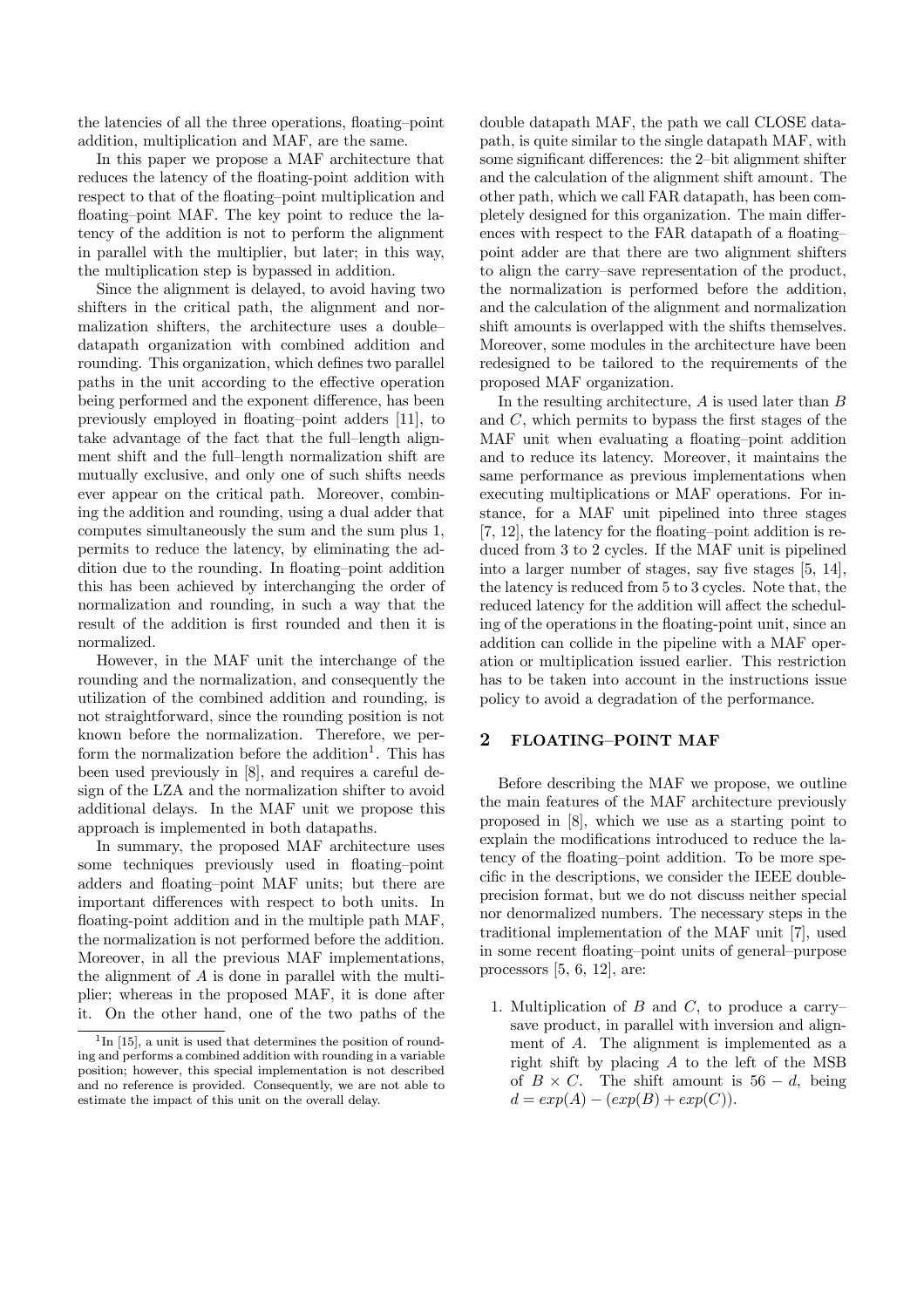

**Figure 1. MAF with normalization before addition**

- 2. Addition of the 106-bit  $B \times C$  and the 161-bit aligned A. This requires a 106—bit 3:2 CSA plus a 161—bit adder. In parallel, the normalization shift amount is determined.
- 3. Normalization and rounding<sup>2</sup>. A massive normalization is not only needed during subtraction with cancellation, but also because of the way the alignment is performed.

An alternative MAF architecture, shown in Figure 1, has been recently proposed [8]. The goal of this architecture is to reduce the overall delay and the latency of the MAF operation. As done in floating—point addition and multiplication, the basic idea is to combine addition and rounding and, in consequence, to interchange the order of normalization and rounding[4, 11, 16]. Since in the MAF the rounding position is not known before the normalization<sup>3</sup>, we perform the normalization before the addition. This requires to overlap the operation of the LZA and the normalization shift, in such a way that the shift amount is obtained starting from the most—significant bit. The main differences with respect to the traditional implementation are:

- The sum and carry vectors of the 3:2 CSA are normalized before the addition. In this way, the result (after the addition) is always normalized and the rounding is simpler.
- The add/round module consists of a 53-bits dual adder which computes the sum and the  $sum+1$ . The least—significant part at the output of the normalization shifter is used to select the correct output of the dual adder.
- To avoid a negative result, the sign of the output of the 3:2 CSA is detected and, if negative, the sum and carry words at the output of the CSA are complemented. In parallel, a 3—input Leading Zero Anticipator  $(LZA)^4$  determines the normalization shift amount from the carry—save product  $B \times C$  and the aligned A. This LZA has been modified to obtain the shift amount starting from the most—significant digit, to overlap with the operation of the shifter.
- Since the sign detection as well as the part of the LZA that cannot be overlapped have a significant delay, it is convenient to place the HA and some parts of the dual adder before the normalization.

The delay reduction achieved with this organization has been estimated in about 15% to 20% [8]. Both architectures can be divided into three steps,

- 1. Alignment shift and multiplication.
- 2. In the basic architecture, 3—2 CSA, 161—bits adder and LZA, and complementer. In the architecture with normalization before addition, the three parallel paths (sign detection, 3:2 CSA plus HA plus first levels of the dual adder, and LZA) and the normalization, which overlaps with the LZA.
- 3. Normalization and rounding for the basic architecture, and rest of the dual adder for the architecture with normalization before addition.

Two alternatives have been used for the pipelining of the basic architecture: (1) a pipelining into three stages [7, 12], where each steps corresponds to one pipeline stage, and (2) a pipelining into five stages [5], where steps 1 and 3 are divided into two pipeline stages each. Similarly, the architecture with normalization before

 $2\text{In } [9]$ , a variation is proposed in which the rounding is delayed to the next dependent operation.

<sup>3</sup>Although this is also true for addition, in that case the bits introduced by the left shift normalization are all zeros, so no round up is required when massive normalization is performed

<sup>4</sup>In [3] the implementation of a 5—input LZA is presented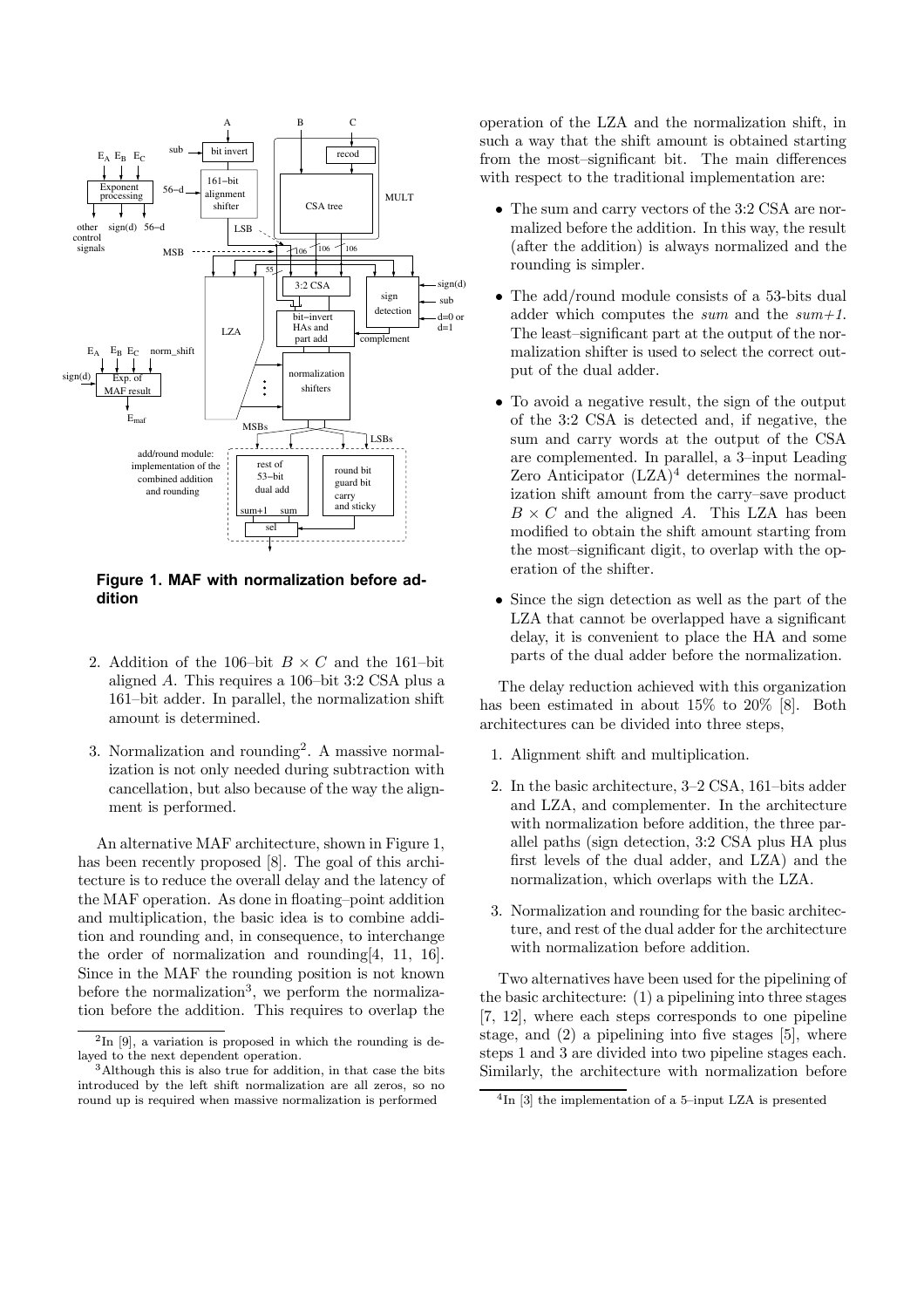addition can be also pipelined into three or five stages. However, because of the delay reduction achieved with respect to the basic architecture, it could be pipelined into four stages while maintaining the same cycle time. In any case, the latency is the same for the floating point addition, multiplication and MAF: three, four or five cycles depending on the particular implementation.

## 3 GENERAL STRUCTURE OF THE PRO-POSED MAF

The objective of the proposed MAF architecture is to reduce the latency of the floating—point addition while maintaining the critical path delay of the single datapath MAF. The latency reduction is achieved by performing the alignment of A after the multiplier instead of in parallel with it, as in previous implementations. In this way, the multiplier can be bypassed in case of an addition. However, placing the alignment shifter after the multiplier would have the alignment and the normalization shifters in the critical path and, consequently, a larger delay. To avoid this, we use a double—datapath organization with combined addition and rounding, previously used to reduce the latency of the floating—point addition [11], that permits to take advantage of the fact that the full—length alignment shift and the full—length normalization shift are mutually exclusive, and only one shift need ever appear in the critical path<sup>5</sup>.

In floating—point addition, the datapath is split into two paths: the CLOSE datapath that computes the effective subtractions for an exponent difference  $|d| \leq 1$ , and the FAR datapath that computes all the effective additions and the effective subtractions for an exponent difference  $|d| > 1$ . In this way, the FAR datapath requires a full alignment shift and the normalization shift is, at most, of 1 bit; whereas the CLOSE datapath requires a full normalization shift and only a 1—bit alignment shift. Although slightly different partitioning criteria have been recently proposed to avoid the rounding step in the CLOSE datapath [10, 16], because of the type of alignment performed in the MAF operation, rounding is always required in effective subtraction. Then, the criterion we used for partitioning the MAF datapath into CLOSE and FAR has been adapted from the scheme in [11].

Consequently, considering that the exponent difference for the MAF operation is  $d = exp(A) - (exp(B)) +$ 

 $exp(C)$ <sup>6</sup> and taking into account that the multiplication can produce an overflow, the CLOSE datapath is used for effective multiply—subtractions with (1) an exponent difference  $d = 0, 1, (2)$  an exponent difference  $d = 2$  and  $OVF(B \times C) = 1$ , and (3) an exponent difference  $d = -1$  and  $OVF(B \times C) = 0$ . The FAR datapath is used for the remaining cases. Note that this partitioning is also valid for the floating—point addition, since in this case  $d = exp(A) - exp(C)$  and  $OVF(B \times C) = 0$ , and the CLOSE datapath is used only for effective subtractions with  $|d| \leq 1$ , as in [11].

Moreover, as said in section 2, the combined addition and rounding permits to reduce the latency by eliminating the addition due to the rounding and performing the normalization before the rounding. However, in a MAF operation, as the rounding position is unknown until the normalization has been carried out, the normalization is performed before the addition [8].

Then, the proposed MAF makes use of several techniques already used in floating—point adders and MAF units (double—datapath organization with combined addition and rounding and anticipation of the normalization before the addition), which together allow to reduce the latency of the floating—point addition when implemented in a MAF unit. Although these techniques have been previously used, the proposed MAF architecture presents significant differences with respect to the double—datapath adders and the single datapath and the multiple—datapath MAF units. The resulting architecture is shown in Figure 2 and the differences can be summarized in the following points,

- 1. With respect to the double–datapath adder and the multiple—datapath MAF: (1) the normalization is performed before the addition to make possible the use of the combined addition and rounding and, to avoid large delays, the calculation of the normalization shift amount is overlapped with the normalization shift. (2) There are two full alignment shifters operating in parallel in the FAR datapath, needed for the alignment of the carrysave output of the multiplier.  $(3)$  The floatingpoint adder and the multiple—datapath MAF use two dual adders, whereas because of the anticipation of the normalization before the addition, the proposed MAF requires only one dual adder. Moreover, whereas the dual adder in our proposal is 53-bit width, adders in the multiple—datapath MAF are 53—bit and 160-bit width.
- 2. With respect to the single—datapath MAF: (1) the architecture of the CLOSE datapath is similar to

<sup>&</sup>lt;sup>5</sup>Depending on the relative alignment of the product  $B \times C$ with significand A, the alignment shift is not necessary and can be skipped. This reduces the latency for these cases, but at the expense of having a variable latency implementation [15]

<sup>&</sup>lt;sup>6</sup>Note that the *actual* exponent difference might be  $d_{act}$  =  $d-1$ , since the multiplication can produce an overflow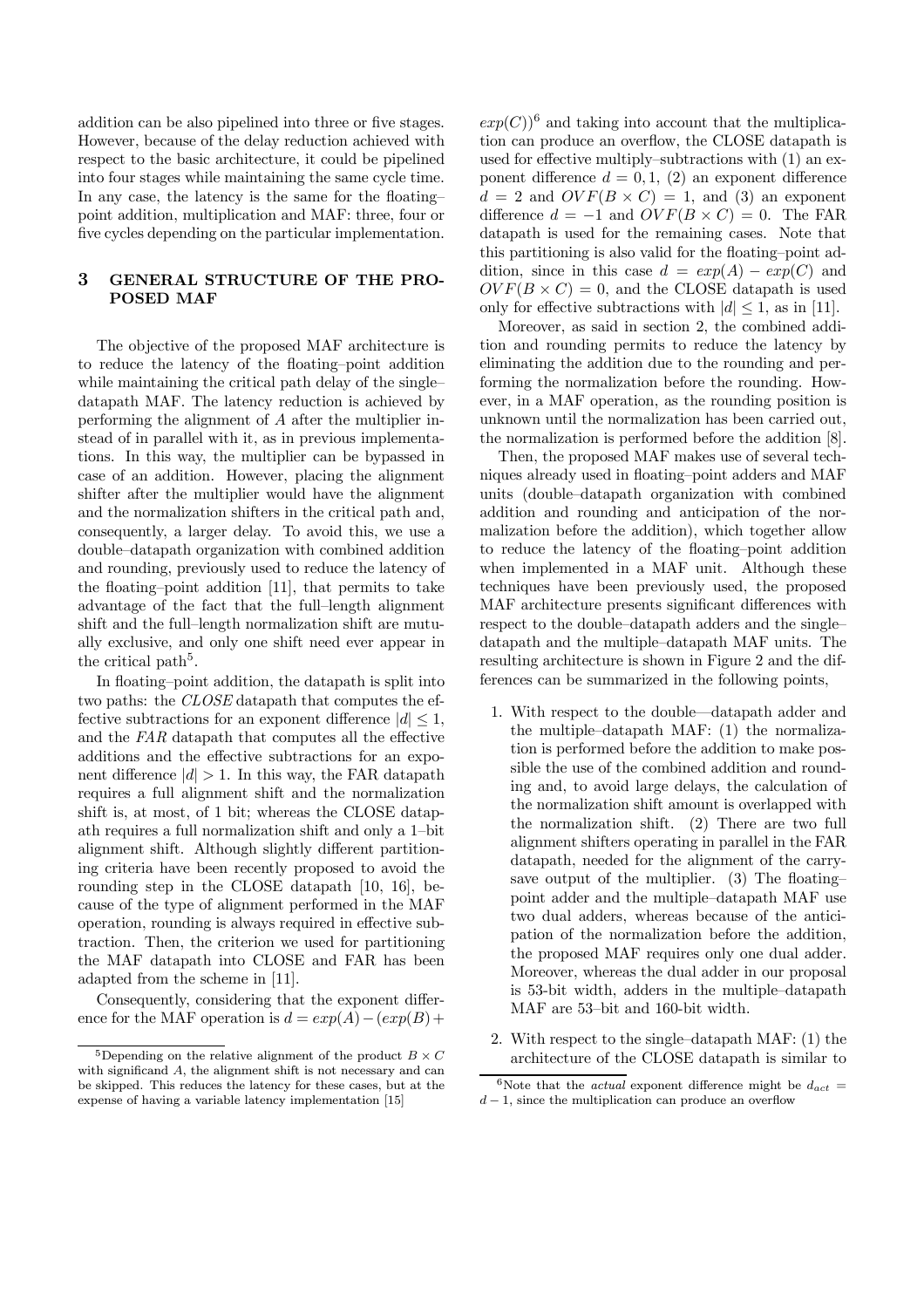

**Figure 2. General Scheme of the proposed MAF.**

the single—datapath MAF, but with a 2—bit alignment shifter and with differences in the calculation of the alignment shift amount. Moreover, the normalization shift is of 108 bits instead of the 162—bit normalization shifter of the single—datapath MAF. (2) The FAR datapath does not exist in the previous MAFs, it has been been completely designed for this organization.

Moreover, the calculation of the alignment shifts amounts has been tailored to the requirements of delay imposed by the proposed MAF architecture, overlapping these calculations with the operation of the shifters.

In case of a floating—point addition, the multiplication stage is bypassed, operand A inputs directly to the alignment stage,  $C$  inputs the alignment shifter instead of the carry word of the output of the multiplier, and the sum word of the output of the multiplier is forced to 0. This is equivalent to making  $B = 1$ , since the result of the multiplication is  $C$ . However, because of the hardware organization required for the MAF operation, the floating—point addition is implemented differently than in a standard double—datapath floating—point adder [11, 16]. Note that, as there are two alignment shifters in the FAR datapath and  $A_{inv}$ is always rigth—shifted in the CLOSE datapath, the swap of the operands before the alignment, typical in standard floating—point adders, is not needed now and, therefore, the calculation of the exponent difference is not in the critical path. But, on the other hand, the alignment shifters are larger, one more level than in an adder, and there is an additional 3:2 CSA in the critical path.

The description of the architecture can be split into several parts: multiplication, alignment (including exponent processing), normalization, and combined addition and rounding. Some of these parts and components, multiplication, normalization in the CLOSE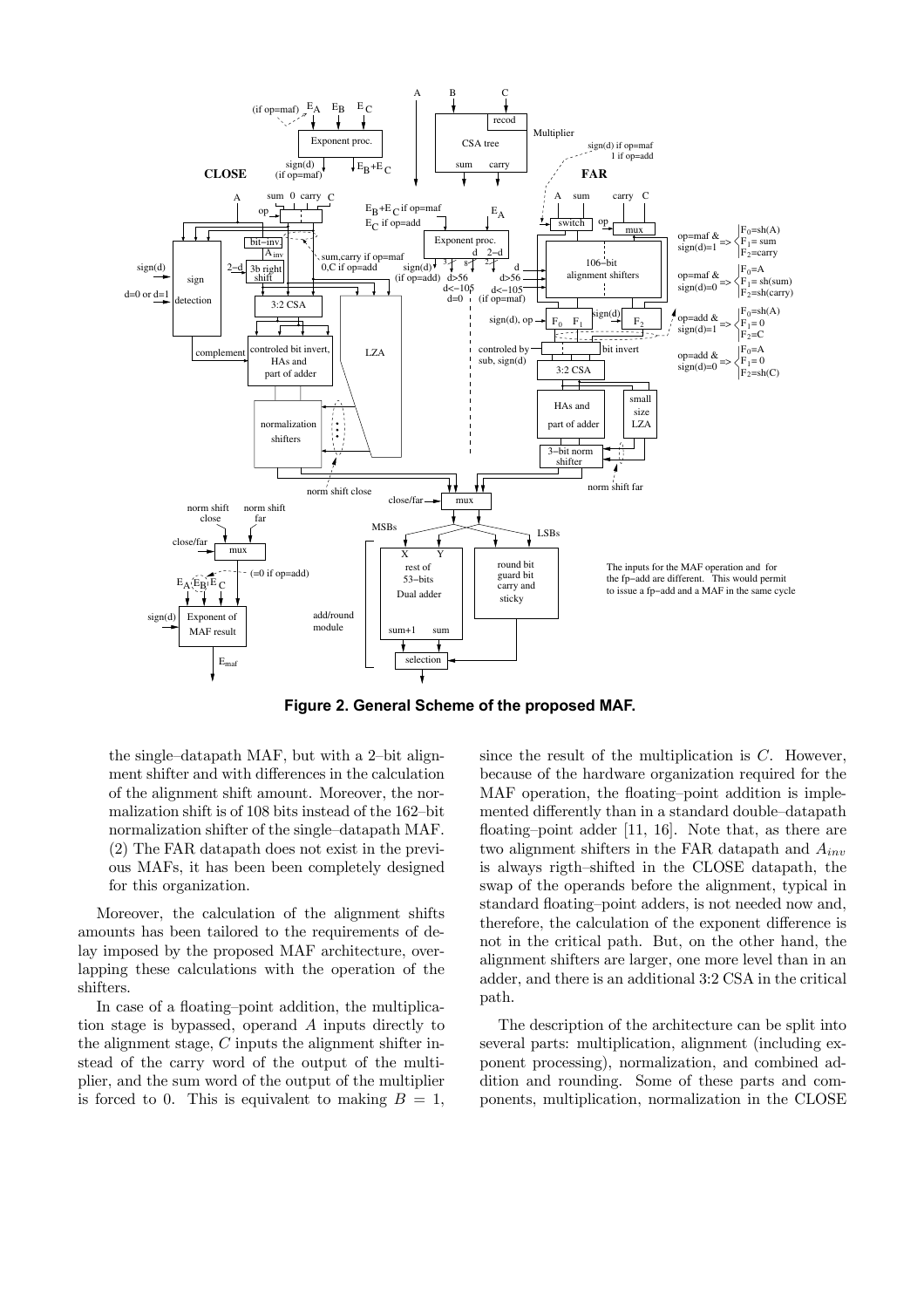path, LZA, and combined addition and rounding, are already implemented in the single—datapath MAF with normalization before rounding, and described in detail in [8]. Then, they are not described here. Therefore, in the next subsections, the main characteristics of the remaining parts of the architecture are summarized. However, we do not describe these parts in large detail. A detailed description of the components of the architecture can be found in [1].

#### **3.1** Alignment and exponent processing

The alignment is performed as follows:

- As done for the single datapath MAF architectures [7, 8], the alignment in the CLOSE datapath is implemented as a right shift of  $A_{inv}$ ; in this case, and since the maximum alignment shift is 2,  $A_{inv}$ is placed two bits to the left of the most significant bits of  $B \times C$  or of C in case of floating-point addition (Figure  $3(a)$ ). Then, the resulting alignment shift is  $sh_{close} = 2 - d$ , with  $0 \leq sh_{close} \leq 3$ ; that is, a 3-bits right shifter is required. Note that in floating–point addition, as  $OVF(B \times C) = 0$ ,  $1 \leq sh_{close} \leq 3$ . Since the maximum shift of  $A_{inv}$ is 3 bits, only the 54 most—significant bits of the  $B\times C$  input the 3:2 CSA; the 52 least–significant bits input directly into the HAs.
- To use this approach in the FAR path requires a full normalization shift, since the number of leading zeros after the alignment is unknown. Then A or  $B \times C$  (or C in case of floating–point addition) is aligned depending on the sign of the exponent difference and the shift amount is given by d. An example of the alignment  $B \times C$  (or C) is shown in Figure 3(b). During the alignment, the bits of  $B \times C$ , C or A shifted out can propagate 1 or 2  $carries<sup>7</sup>$  to the upper part. These carries are calculated during the alignment/normalization and are added at the output of the 3:2 CSA and in the add/round module [1].

Only two shifters are needed for the alignment. This means that one shifter is shared for the alignment of A and the sum word of  $B \times C$ . In case of a floating—point addition, and to avoid the use of  $sign(d)$  at the beginning, these two shifters are used, in such a way that  $A$  and  $C$  are right shifted and then, depending on  $sign(d)$ , a shifted operand and a non-shifted operand are selected.

The maximum alignment shift is 53 bits for  $B \times C$ or 106 bits for A (only for maf operations), since shifts larger than these maxima place the shifted operand to the right of the least—significant bit of the non—shifted operand, affecting only the calculation of the sticky bit.

In both paths, the three resulting vectors after the alignment are added in a 3:2 CSA. To avoid a negative result in the CLOSE datapath, which would complicate the add/round stage, the sign of the 3:2 CSA output is detected and, if negative, the outputs are inverted. In both paths, an additional row of HAs is required to correctly perform the rounding [4, 8].

#### Exponent processing

The exponents of the three operands are processed to obtain the control signals and the shift amounts for the alignment and normalization stage. However, in order to reduce the latency of the floating—point addition, the exponent processing logic is split into two parts in such a way that, in case of a MAF operation, part of the processing is done in parallel with the multiplier. Special attention deserves the calculation of the sign of the exponent difference,  $sign(d)$ . This sign is needed before the alignment shifters of the FAR datapath in case of a multiplication or a multiply—add, and after the shifters in case of an addition. Therefore, it is computed in parallel with the multiplier for floating point MAF, and in parallel with the alignment shifters in case of floating—point addition. This requires the replication of the logic for obtaining  $sign(d)$ .

Moreover, the calculation of the shift amounts for the alignment shifters in the CLOSE and FAR datapath,  $2 - d$  and d respectively, are overlapped with the operation of the shifters; in this way, no additional delay is introduced.

#### Complementing in effective subtraction

A two's complement representation is used in both the CLOSE and FAR datapaths, to avoid the end around carry adjustment needed in a one's complement adder and to simplify the design of the combined addition and rounding. However, there are some differences on how the bit—inversion and addition of the least—significant one are carried out in both paths:

• In the CLOSE path, to avoid a slow comparison when the exponent difference is 0 or 1, A is always inverted, and the 1 required to complete the two'complement is added using an empty slot in the 3:2 CSA.

<sup>7</sup>Two carries can propagate to the upper part in case of effective multiply–subtraction and  $d \geq 0$ , due to the 2'complement of the aligned  $B \times C$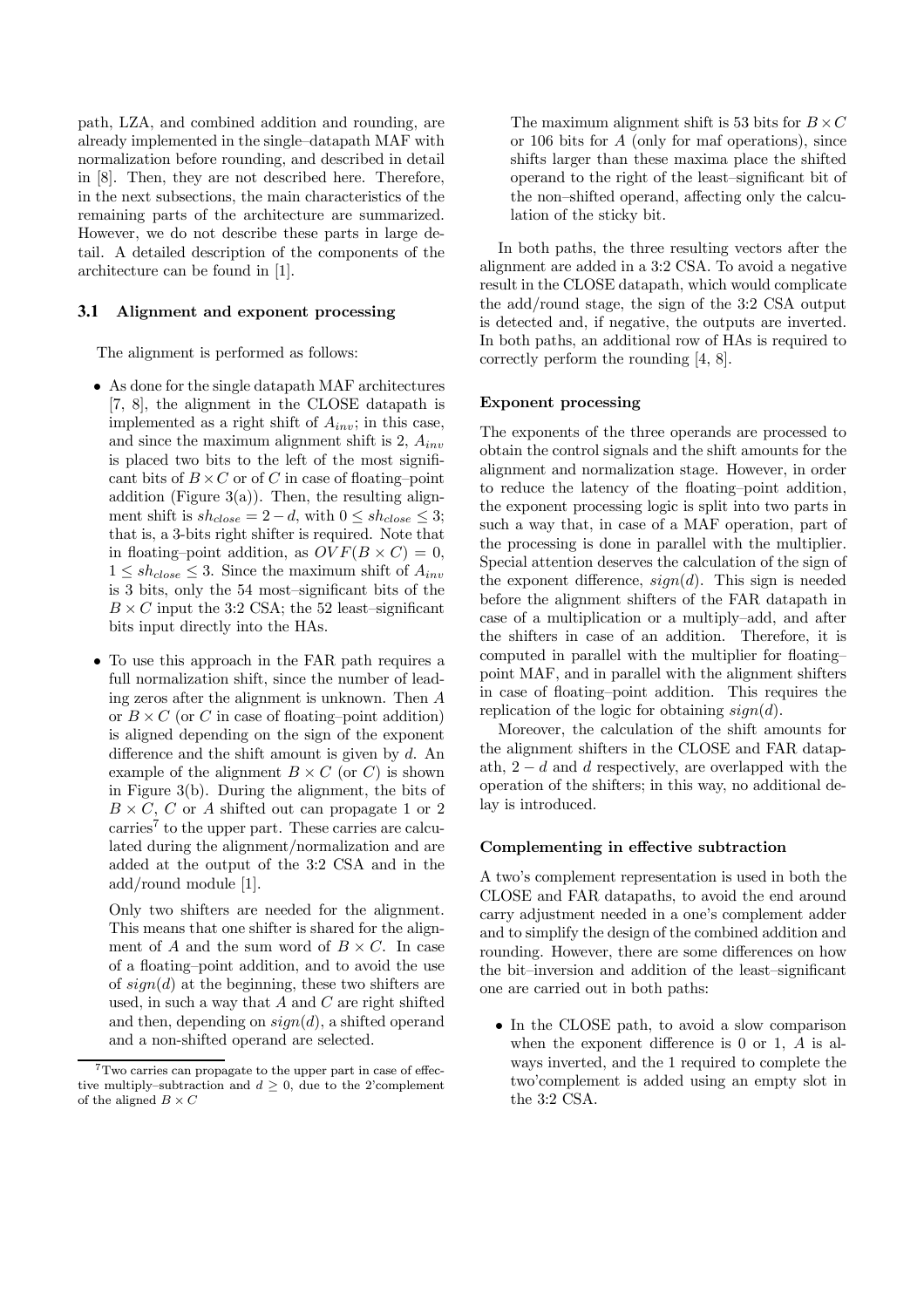

**Figure 3. Alignment in (a) the CLOSE datapath and (b) the FAR datapath**

Then, the result of an effective subtraction is negative when  $sign(d) = 0$ ; but if  $d = 0$  or  $d = 1$ the result can be also positive and the magnitudes have to be compared to determine the sign (module sign detection). To avoid additional delays, the calculation of the 2's complement of the output of the 3:2 CSA is performed after the row of HAs and the bit-inversion of the carry and sum words is carried out conditionally. The HAs are duplicated, with and without inverted inputs, and the correct output is selected according to the complement signal. To complete the 2's complement, the two 1's required are introduced as the least—significant bit of the carry word at the output of the HAs and as an additional 1 in the add/round module.

• In the FAR path A or  $B \times C$  is inverted depending on the exponent difference, and the result is always positive. Then, one or two 1s are required to complete 2's complement of A or  $B \times C$ , respectively. These additional 1s are added using an empty slot in the 3:2 CSA and in the add/round module.

## **3.2** Normalization

The normalization is performed before the addition [8]. This requires two full—length shifters in the CLOSE path (one for the sum word and another for the carry word) and two 3—bit shifters in the FAR path. The 3—bit shifter in the FAR datapath is necessary since, in an effective multipliy—addition and due to a possible overflow in the multiplication, the result could have two overflow bits, requiring a 2—bit right shift; whereas in an effective multiply—subtraction the result can be unnormalized, requiring a 1-bit left shift.

To reduce the delay in the CLOSE path, the operation of the LZA is overlapped with the normalization shift. To achieve this overlap, the shift count is obtained starting from the most—significant bit and the normalization begins once the first bit (MSB) is obtained. On the other hand, since the part of the LZA that cannot be overlapped with the shifter has a significant delay, the HA and part of the adder are placed before the normalization [8].

# 4 DELAY COMPARISON AND LATENCY REDUCTION

We evaluate the proposed MAF architecture by comparing it with the single—datapath architecture with normalization before addition, which has been estimated to be faster than the basic MAF [8]. We show that the latency of the floating—point addition is reduced with a small effect on the cycle time.

On the other hand, the architecture in [15] shares some of the characteristics of the MAF proposed in this paper: multiple—datapaths depending on the alignment shift and combined addition and rounding. However, whereas in our architecture we anticipate the normalization before the addition to overcome the fact that in the MAF operation the rounding position is not known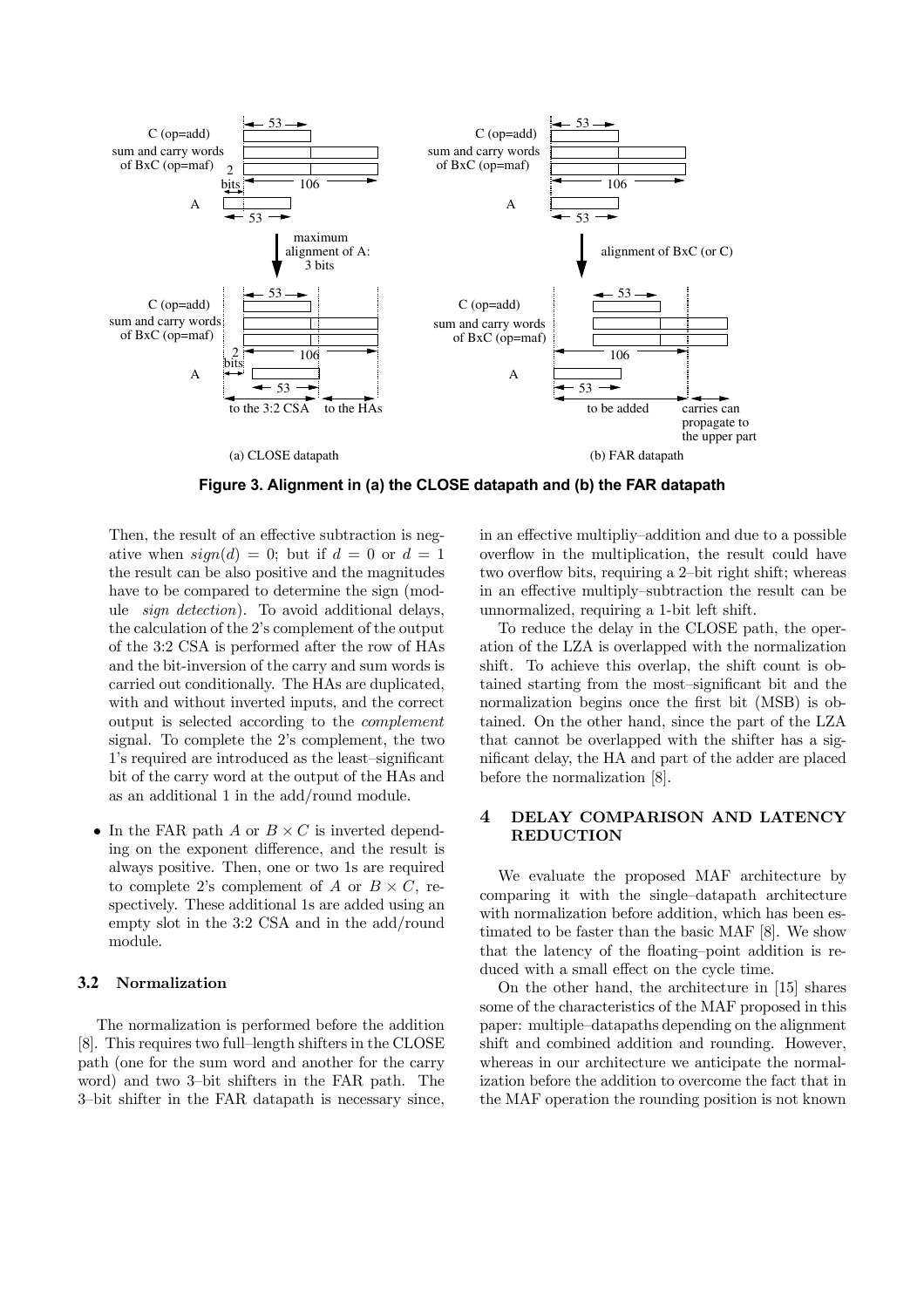before the normalization, the architecture in [15] uses an integrated unit that (1) determines the position of the rounding and (2) performs the addition and the variable position rounding; however, this unit is not described and no reference is provided. Therefore, we cannot compare with this MAF while the structure of this unit is unknown. In any case, the objective of our architecture is to reduce the latency of the floating point addition with respect to MAF operation, and in the MAF in [15], the latency of the addition is not reduced, since it is the same as the latency of the MAF operation.

Then, to compare with the MAF with normalization before addition, we consider three different steps,

- Single-datapath  $MAF$ : (1) alignment and multiplication, (2) normalization, and (3) combined addition and rounding.
- Proposed MAF: (1) multiplication, (2) alignment and normalization, and (3) combined addition and rounding.

The delays of steps (1) and (3) are the same for both architectures [8]; then, we concentrate on step 2.

## **4.1** Delay of the normalization step in the single—datapath MAF

The delay of the normalization (Figure 1) is [8],  $t_{norm}^{single} = t_{paths} + t_{162sh}$  being  $t_{162sh}$  the delay of the 162–bit normalization shift, and  $t_{paths}$  the largest delay of the three parallel paths: (1) sign detection, (2) 3:2 CSA, HAs and part of the adder and (3) LZA. We have estimated that the larger delay corresponds to the 3:2 CSA, HAs and part of the adder<sup>8</sup>. Then,

$$
t_{norm}^{single} = t_{csa} + t_{ha} + t_{part\ add} + 2 t_{mux} + t_{162sh} \quad (1)
$$

### **4.2** Delay of the alignment/normalization step in the proposed MAF

The estimates shown has been obtained according to the detailed description of the architecture given in [1]. In both paths, the selection between addition or MAF operations in the exponent processing introduces some additional delay [1]: one and—or gate and one xor gate  $(t_{and-or} + t_{xor})$  in the CLOSE path and one multiplexer in the FAR path  $(t_{max})$ .

• **CLOSE**. Three parallel paths: (1) sign detection, (2) bit—invert, 3—b shifter, 3:2 CSA, HA and part of the adder, and (3) bit—invert, 3—b shifter and LZA. The slowest is the second path [1, 8]. Then

$$
t_{al/nr}^{close} = (t_{and-or} + t_{xor}) + (t_{3sh} + 2 t_{ha} + t_{part\ add} + t_{mur}) + t_{108sh}
$$
 (2)

Note that part of the 3:2 CSA, one HA, is in parallel with the alignment shifter. Moreover, the bit-invert is in parallel with the xor gate in the exponent processing.

• **FAR**. The delay of this step is,

$$
t_{al/nr}^{far} = 3 t_{mux} + t_{106sh} + t_{and} + 2 t_{ha} + t_{paths}^{far} + t_{1sh}
$$
\n(3)

We have made the following assumptions: (1)  $t_{106sh} = t_{55sh} + t_{mux}, (2) t_{bit_inv} = t_{ha}, \text{ and } (3) \text{ the}$ cancelation of the aligned operands when the maximum alignment shift has been exceeded is  $t_{and}$ 

Moreover,  $t_{paths}^{far}$  is the delay of the parallel paths: (1) HA, part of the dual adder and 2—b right/1 b left shifter, (2) 3—bit adder and shift amount coding and (3) MSC detector. The larger delay corresponds to the first path. Then,

$$
t_{al/nr}^{far} = 3 t_{mux} + t_{106sh} + t_{and} + 3 t_{ha} + t_{part\, 4d + t_{3sh} + t_{1sh}
$$
\n(4)

By comparing equations (2) and (4), we obtain

$$
t_{al/nr}^{double} = t_{al/nr}^{far} \tag{5}
$$

## **4.3** Comparison

We compare now equations  $(1)$  and  $(5)$ . We use as delay unit the delay of an inverter with load of 4,  $t_{inv4}$ . Although this model is used to be independent of the technology, there are several modules which have alternative implementations; consequently, we provide only an estimation of the critical path delay. We consider: (1)  $t_{csa} = 2 t_{ha}$ , (2)  $t_{162sh} = t_{106sh} + t_{mu}$  and (3)  $t_{and} = 2 t_{inv4}^{9}, t_{mix} = 4 t_{inv4}$  and  $t_{3sh} = 8 t_{inv4}$  (two levels of muxes). Then,

$$
t_{al/nr}^{double} - t_{norm}^{single} = t_{and} + t_{mux} + t_{3sh} = 14 t_{inv4} \quad (6)
$$

To put in perspective this increment, we have to take into account that the estimated delay of the basic

<sup>8</sup>Note that the delay of part of the adder depends on the number of levels anticipated before the shifter; that is, the part of the adder that is anticipated is such that the delay of this path matches the delay of the longest of the other two paths.

 $9$ The set of AND gates in the far datapath can be replaced by NAND gates if the control signals of the controlled bit inverters after the AND gates are negated.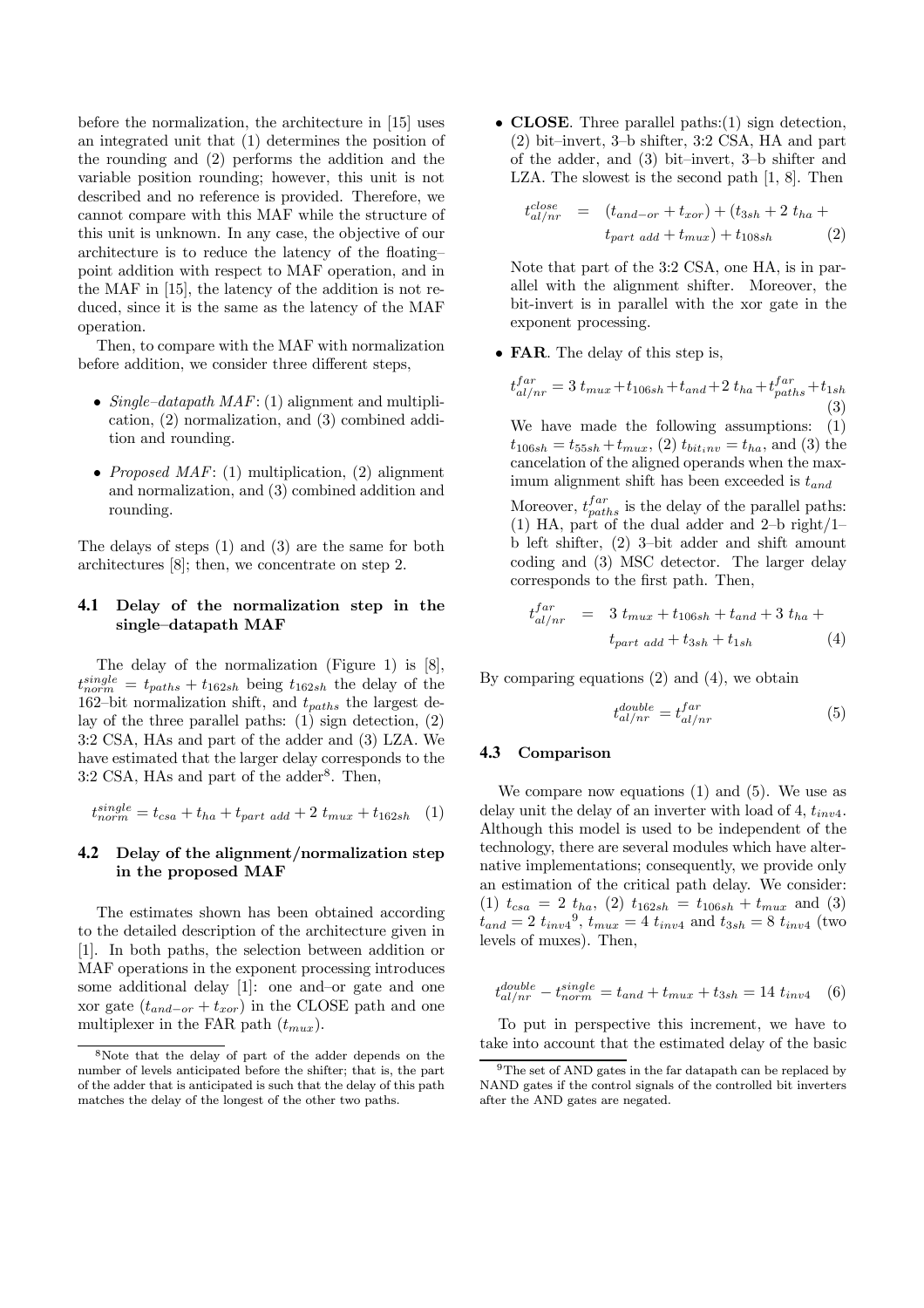|             | Basic         | norm.bef.add. | Proposed |         |
|-------------|---------------|---------------|----------|---------|
|             | maf, mul, add | maf, mul, add | maf, mul | $\,add$ |
| Delay       |               | 0.8           | 0.9      | 0.6     |
| $t_{inv4})$ |               |               |          |         |

Delays normalized to the delay of the basic architecture

**Table 1. Delays of the MAF architectures**

single—datapath MAF and the single—datapath MAF with normalization before addition are 175  $t_{inv4}$  and 145  $t_{inv4}$ , respectively [8].

The delay reduction with respect to the basic MAF are shown in Table 1. Consequently, the delay increment for the computation of the MAF operation is small, around  $10\%$ , with respect to the single-datapath MAF with normalization before the addition; but, even with this increment, the global delay is smaller than the delay of the basic MAF [7]. Moreover, the delay of the floating—point addition has been reduced significantly both with respect to the basic MAF, around 40%, and with respect to the single—datapath MAF with normalization before the addition, around 30%.

#### **4.4** Latency reduction in a pipelined unit

We consider three steps in the MAF architecture: (1) Multiplication  $B \times C$  and part of the exponent processing, (2) Alignment and normalization shifts and part of the dual addition, and (3) Rest of the dual adder, in parallel with carry and sticky bit calculation.

This architecture can be pipelined in a way similar to previous implementations of the single—datapath MAF, into three or five stages, by assigning each step to a stage (three stages) or splitting steps 1 and 3 into two pipeline stages (five stages), or into four stages, because of the delay reduction with respect to the basic MAF while maintaining the same cycle time.

In this way, if the architecture is pipelined into three stages, the number of cycles required is 3 cycles for fp mult and fp—MAF (stages 1 to 3), and 2 cycles for fp—add (stages 2 and 3). On the other hand, if it is pipelined into five stages, the fp—mult and MAF require 5 cycles, and the fp—add only 3 cycles. In case of a pipelining into four stages, the latency of the fp—add could be reduced to only 2 cycles.

## 5 CONCLUSIONS

An architecture for a floating-point Multiply—Add— Fused (MAF) unit that reduces the latency of the floating—point addition with respect to previous MAF implementations is proposed. This architecture is based on a previous MAF architecture, with combination of the final addition and the rounding, by using a dual adder, and anticipation of the normalization before the addition. The proposed MAF architecture incorporates a double—datapath organization, previously used in floating—point adders and MAF units, to take advantage of the fact that the full—length alignment shift and the full-length normalization shift are mutually exclusive, and only one of such shifts appears on the critical path.

The proposed organization allows to carry out the alignment of the addend after the multiplication, instead of in parallel with it as done in previous architectures. This permits to bypass the first stages when a floating—point addition is executed, resulting in a lower latency for this operation. This reduction from three to two cycles, when a pipelining into three stages is implemented, or from five to three stages if the unit is pipelined into five stages. Consequently, the floating point addition has been integrated into the floating point MAF unit with major benefits for the addition at the expense of a minor delay increment for the MAF operation.

Additionally, the delay of the proposed architecture has been estimated and compared with the single datapath MAF architectures. The conclusion is that there is a significant delay reduction in the computation of a floating—point addition, about 40% with respect to the basic MAF, and around 30% with respect to the single—datapath MAF with normalization before the addition.

### References

- [1] J.D. Bruguera, T. Lang. Floating—Point Multiply— Add Fused: Latency Reduction for Floating—Point Addition. Internal Report. University of Santiago de Compostela (Available at www.ac.usc.es). (2004).
- [2] C. Chen, L-A. Chen, J-R. Cheng. Architectural Design of a Fast Floating—Point Multiplication— Add Fused Unit Using Signed—Digit Addition. Proc. Symp. on Digital System Design (DSD'2001). pp. 346—353. (2001).
- [3] M. DiBrino, F. Karim. Floating-point pipeline with leading zeros anticipator circuit. US-Patent 6542915. April 2003.
- [4] G. Even, P.M. Seidel. A Comparison of Three Rounding Algorithms for IEEE Floating—Point Multiplication. IEEE. Trans. Comput. Vol. 49. No. 7. pp. 638—650. (2000).